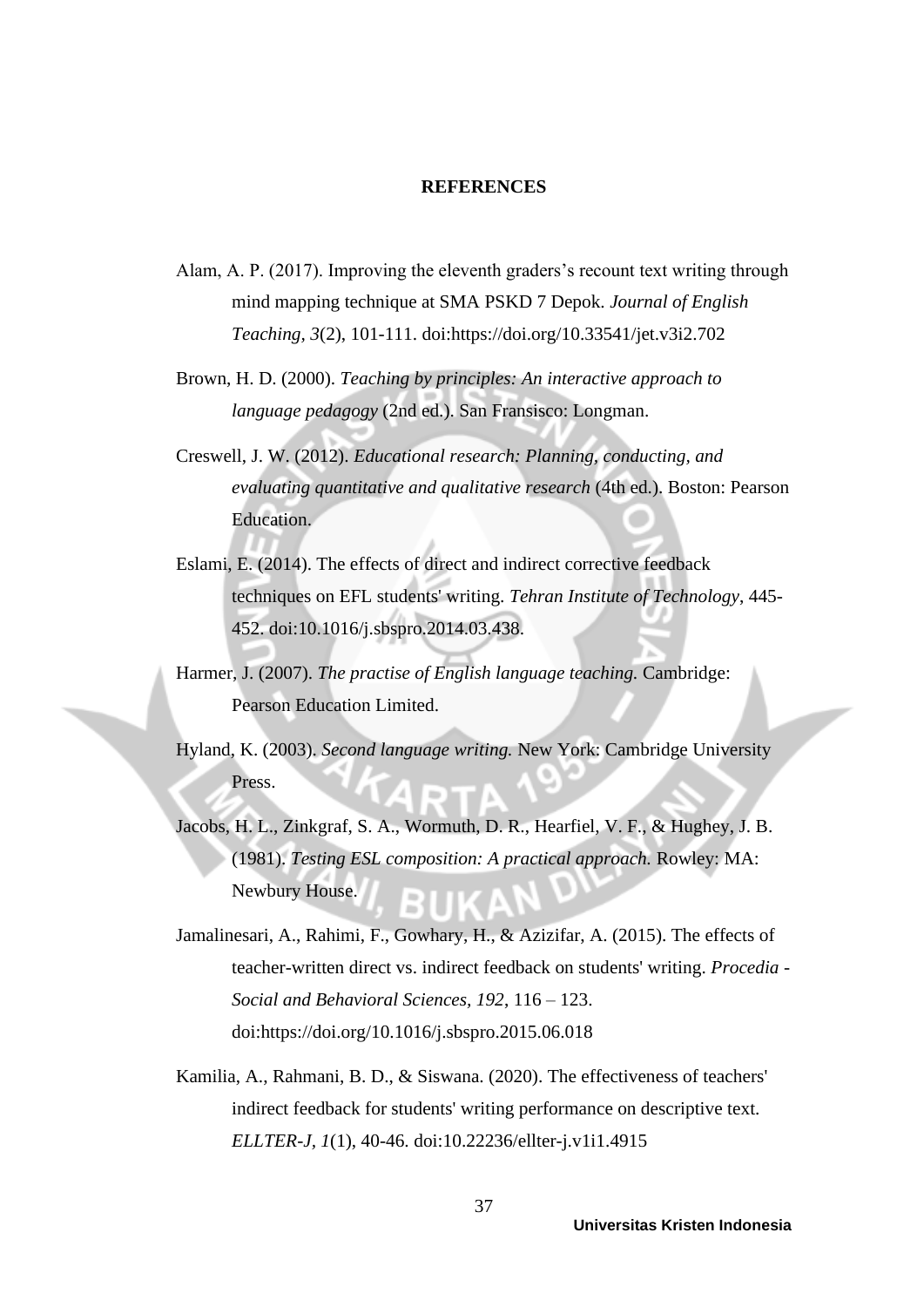- Keh, C. L. (1990). Feedback in the writing process: a model and methods for implementation. *ELT Journal, 44*(4), 294-304. Retrieved from https://doi.org/10.1093/elt/44.4.294
- Kurniawan, Y. S., Suwarno, B., & Arono. (2017). Using teacher's indirect feedback strategy to improve the students' ability in writing descriptive text for the first grade students of SMAN 1 Bengkulu Tengah in the 2016/2017 academic year. *Journal of Applied Linguistics and Literature, 2*(2), 88-101. Retrieved from file:///C:/Users/WIN%2010/Downloads/5957-11161-1-SM.pdf
- Kusumawardhani, A. B. (2015). The use of indirect feedback to reduce students' grammatical error in writing an analytical exposition. *Journal of English and Education, 3*(1), 30-48. Retrieved from https://ejournal.upi.edu/index.php/L-E/article/view/4609
- Mulyanah, E. Y., & Ishak. (2021). Teaching technique: Inside outside circle on students' writing skill of secondary school in Tangerang. *Journal of English Teaching, 7*(2), 191-201. doi:https://doi.org/10.33541/jet.v7i2.2808
- Mustliah, N. M. (2016). *The effectiveness of diary writing on students' writing of recount text.* Jakarta: Undergraduate Thesis, UIN-Syarif Hidayatullah.
- Nurkancana, & Sunartana. (1992). *Evaluasi hasil belajar.* Surabaya: Usaha Nasional.
- Purnawarman, P. (2011). *Impacts of different types of teacher corrective feedback in reducing grammatical errors on EFL/ESL students' writing.* Virginia.
- Rosdiana. (2014). The effectiveness of error correction feedback in improving students' writing skill: An experimental study at English Department of UIN-Ar-Raniry. *Getsempena English Education, 1*(1), 74-83. doi:10.46244